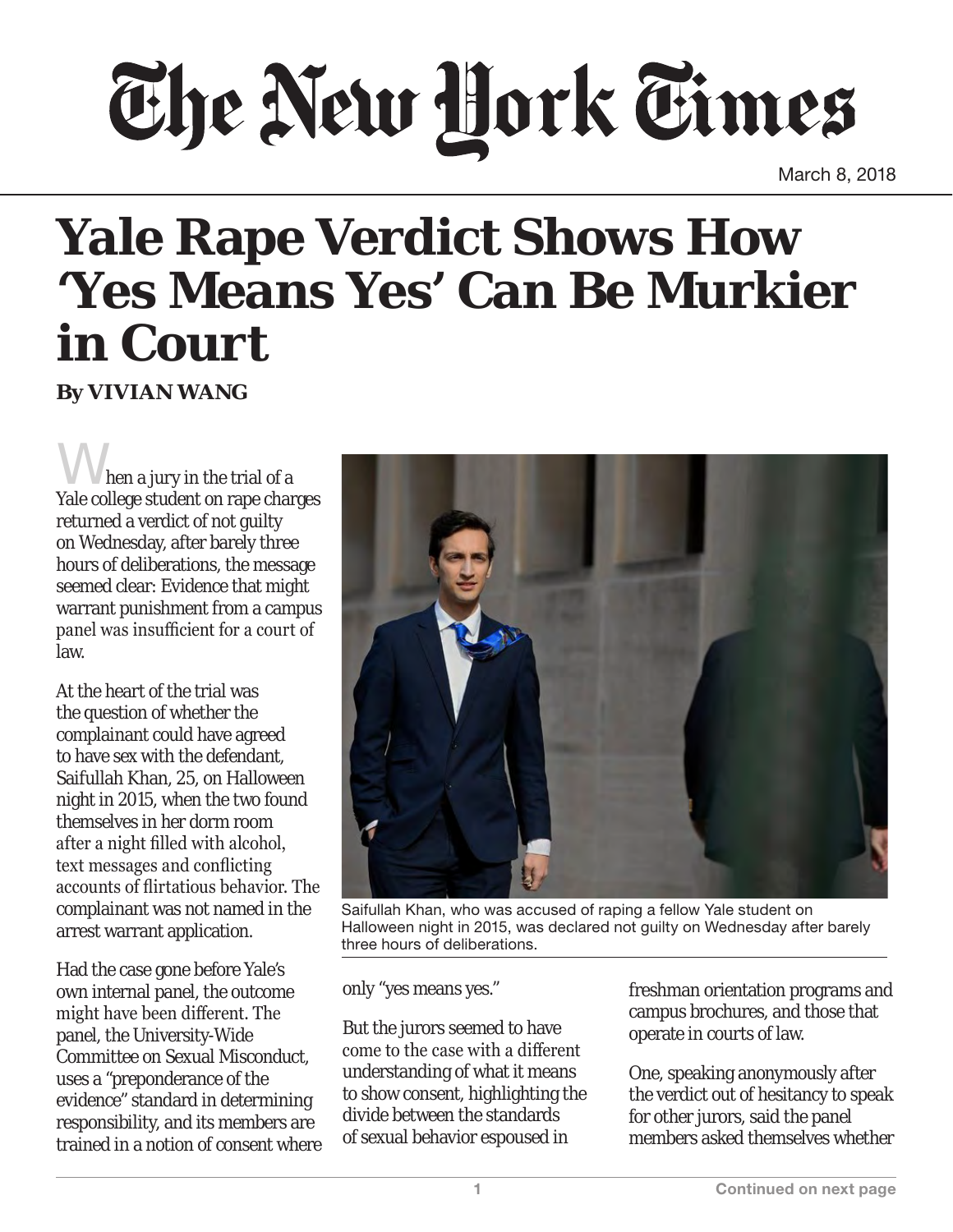## The New Hork Times

Continued from previous page

there was "enough evidence to show that there could not have been consent. And we couldn't get there."

James Galullo, another juror, said he did not understand the outrage that the verdict had inspired on campus, among students who wrote angry opinion pieces for the campus newspaper or took to social media to denounce the outcome.

"I just think it's lack of experience in the world," Mr. Galullo, 61, said. "The jurors were all basically middle-aged. They were able to see their way through all the noise."

Alexandra Brodsky, a lawyer at the National Women's Law Center who graduated from Yale College and Yale Law School, said, "Schools have adopted consent as an educational tool, but that sometimes means we end up using words that mean different things in different contexts."

"There are many forms of violence that would be condemned on campus, where a prosecutor would have trouble getting a jury to convict," she added.

But even college students disagree on the language of consent. A 2015 poll by the Kaiser Family Foundation and The Washington Post found that 47 percent of current and recent college students said that someone undressing themselves signaled agreement to further sexual activity; 49 percent said it did not.

Defense lawyers did not necessarily paint a flattering picture of their

client, who acknowledged having sex with the woman, despite the fact that she had been drinking to the point of vomiting several times. He also said that he had called his longtime girlfriend, with whom he had an open relationship, from the complainant's bedroom.

But Mr. Khan's lawyers pressed the woman on the witness stand about messages she had sent inviting Mr. Khan to dinner, or writing " $\text{Io}$ " short for "laugh out loud" — the morning after the alleged assault, when she woke up with bruising on her legs. Norman Pattis, one of the defense lawyers, asked if the messages indicated her interest in Mr. Khan. She replied that she spoke to everyone in that manner.

Mr. Pattis also asked about a screenshot that she had sent to Mr. Khan of a Shakespeare sonnet that seemed to imply a romantic interest. She replied that she had been joking; the screenshot was from a popular campus Facebook group, where jokes are often posted.

Dan Erwin, who handled jury selection for the defense, said that they had favored "older jurors, 30 to middle-age" because "there was a seriousness about them insofar as none of them accepted, condoned or denied the existence of misconduct, harassment or assault, but they all seriously engaged with the need for due process."

The juror who spoke anonymously said that the panel had not focused on the banter or on Mr. Pattis's suggestion that the woman's Halloween costume had been

too sexy. Instead, the jurors focused on evidence like security camera footage that showed the complainant and Mr. Khan walking back to her dorm room. The complainant had testified that the footage showed her so drunk that she was unable to support herself, her leg dragging behind her.

"We looked at and we looked at and we looked at that video of them walking," the juror said. "We could not see her leg dragging. We could not see her eyes shut. We could not see what she said."

Mr. Galullo said the rigorous standard of proof required, coupled with the length of Mr. Khan's possible prison sentence, weighed heavily upon him.

"We wanted to really be sure that he was guilty," he said. "These kids went through a lot. It was really very, very sad. You had tears in your eyes — for both of them."

Mr. Khan may still face a hearing at Yale. He was suspended by the university shortly before he was arrested and charged, and his lawyers said that Yale's disciplinary hearing had been delayed pending the criminal trial. That panel would only have to determine that it was "more likely than not" that he was in the wrong to find him responsible.

Mr. Khan's lawyers are seeking to have him reinstated. A university spokesman declined to confirm or deny the existence of an internal complaint.